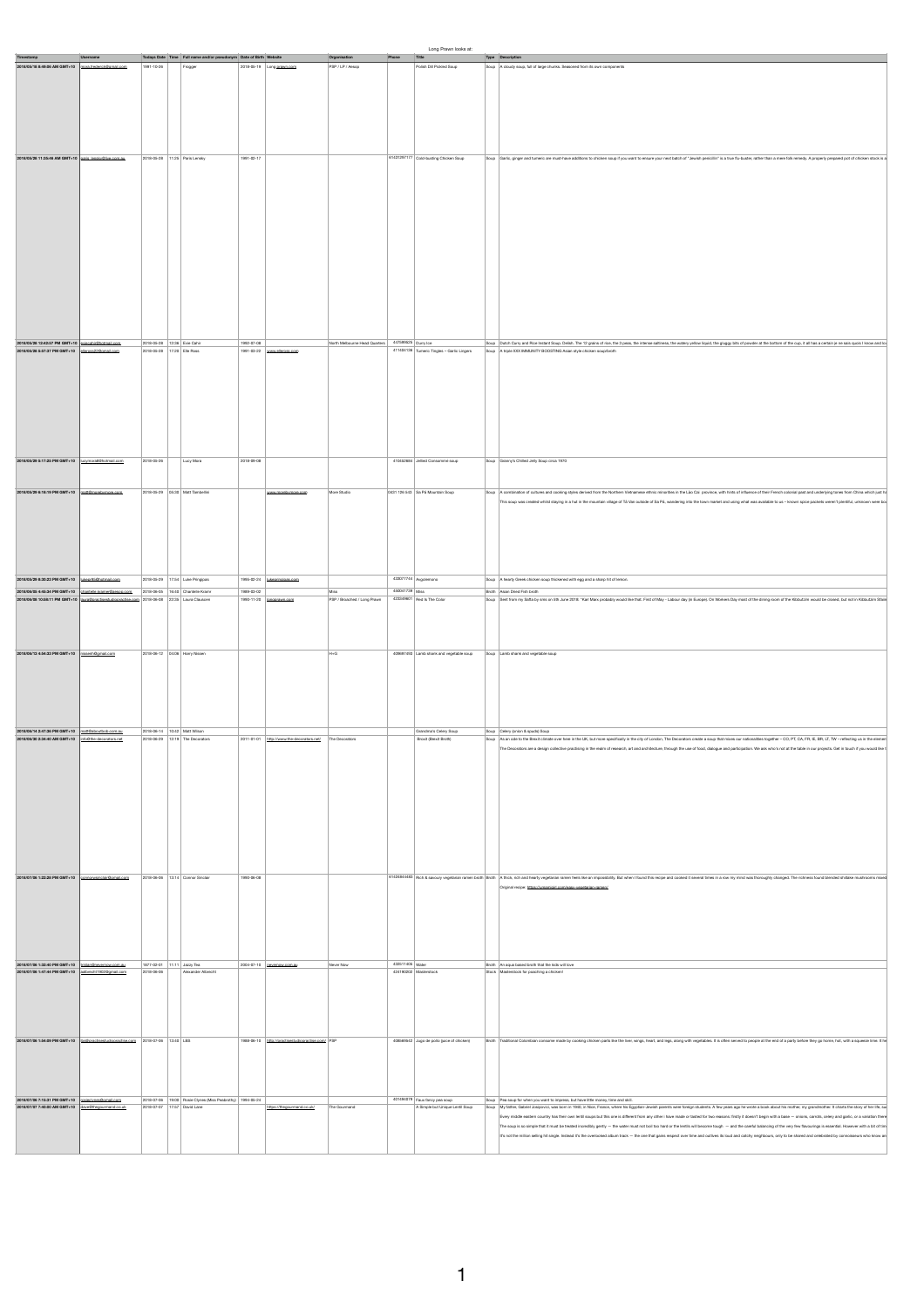| Timestamp                                                                     | Ingredients                                                                                                                                                                                                                                                                                |                                                                                                                                                                                                                                                                                                                                                                                                                                                                 | Method                                                                                                                                                                                                                                                                                                             |
|-------------------------------------------------------------------------------|--------------------------------------------------------------------------------------------------------------------------------------------------------------------------------------------------------------------------------------------------------------------------------------------|-----------------------------------------------------------------------------------------------------------------------------------------------------------------------------------------------------------------------------------------------------------------------------------------------------------------------------------------------------------------------------------------------------------------------------------------------------------------|--------------------------------------------------------------------------------------------------------------------------------------------------------------------------------------------------------------------------------------------------------------------------------------------------------------------|
|                                                                               | 2018/05/18 8:49:06 AM GMT+10 Handful of polish dill pickles and their brine.                                                                                                                                                                                                               |                                                                                                                                                                                                                                                                                                                                                                                                                                                                 | Soften onions in oil and many in grated carrot. Cook for five mins                                                                                                                                                                                                                                                 |
|                                                                               | Good chicken stock                                                                                                                                                                                                                                                                         |                                                                                                                                                                                                                                                                                                                                                                                                                                                                 | Finely choo the pickles reserving about a cup of the brine. Add all the incredient expect the sour cream and flour.                                                                                                                                                                                                |
|                                                                               | An onion finely chopped<br>Couple cloves garlic sliced                                                                                                                                                                                                                                     |                                                                                                                                                                                                                                                                                                                                                                                                                                                                 | Bring to boil then reduce to simmer for 45mins. Skim off any gunk which rises.<br>Mix flour and sour cream. Stir through before sirving. Few sprigs of dill for acutrement.                                                                                                                                        |
|                                                                               | 3 big potatoes cubed                                                                                                                                                                                                                                                                       |                                                                                                                                                                                                                                                                                                                                                                                                                                                                 | Add all the in                                                                                                                                                                                                                                                                                                     |
|                                                                               | Chunk of smoked ham                                                                                                                                                                                                                                                                        |                                                                                                                                                                                                                                                                                                                                                                                                                                                                 |                                                                                                                                                                                                                                                                                                                    |
|                                                                               | 1 grated carrot<br>Bunch of dill rough chopped                                                                                                                                                                                                                                             |                                                                                                                                                                                                                                                                                                                                                                                                                                                                 |                                                                                                                                                                                                                                                                                                                    |
|                                                                               | 1 small tub sour cream                                                                                                                                                                                                                                                                     |                                                                                                                                                                                                                                                                                                                                                                                                                                                                 |                                                                                                                                                                                                                                                                                                                    |
|                                                                               | ablespoons flour<br>2018/05/28 11:35:46 AM GMT+10 For the stock 1 whole, small-sized chicken, (roughly 1.2-1.4kg) feet and neck included (optional)                                                                                                                                        | For stock                                                                                                                                                                                                                                                                                                                                                                                                                                                       |                                                                                                                                                                                                                                                                                                                    |
|                                                                               | 2 large onions, finely chopped                                                                                                                                                                                                                                                             |                                                                                                                                                                                                                                                                                                                                                                                                                                                                 | Prepare the stock by placing the whole chicken (plus any additional bits: feet, necks, wingettes etc) in a large stock pot, with the herbs, vegetables, onions and vinegar. Cover with odd water.                                                                                                                  |
|                                                                               | 1/2 tablespoon (loosely packed) finely chopped sage                                                                                                                                                                                                                                        |                                                                                                                                                                                                                                                                                                                                                                                                                                                                 | Cook at a strong simmer, partially covered, for roughly 90 minutes. The chicken will be ready when the meat starts to separate easily from the bone.<br>Remove the carrots and celery from the cooking pot and discard. Drain liquid from the meat and set aside (you can keep the onions and herbs in the stock). |
|                                                                               | teaspoon (loosely packed) finely chopped thyme<br>1/2 tablespoon apple cider vinega                                                                                                                                                                                                        | Separate the meat from the bone and set aside 2 cups of shredded chicken for your soup (any leftovers can be used in chicken sandwiches).                                                                                                                                                                                                                                                                                                                       |                                                                                                                                                                                                                                                                                                                    |
|                                                                               | large carrot                                                                                                                                                                                                                                                                               | Measure out your stock - you should have roughly two litres. If you have more, you can reduce the liquid. If you have less, just add additional water<br>Now you are ready to make your soup.                                                                                                                                                                                                                                                                   |                                                                                                                                                                                                                                                                                                                    |
|                                                                               | 1 large stick of celery                                                                                                                                                                                                                                                                    | For soup                                                                                                                                                                                                                                                                                                                                                                                                                                                        |                                                                                                                                                                                                                                                                                                                    |
|                                                                               | or the soup                                                                                                                                                                                                                                                                                | Add the finely chopped celery, carrots and a dash of olive oil to the bottom of a cooking pot on a medium heat. Let it simmer for 3-5 minutes or until the vegetables soften.                                                                                                                                                                                                                                                                                   |                                                                                                                                                                                                                                                                                                                    |
|                                                                               | litres of chicken stock<br>cups shredded chicken meat (extracted from stock making recipe)                                                                                                                                                                                                 | Add your stock to the cooking pot, together with the chicken meat. Bring to a gentle simmer and cook for 5-10 minutes or until vegetables soften further.<br>Add the garlic and spices and simmer for another minute or so. Season generously with sea salt. Remove the pot from the heat and stir through the coriander and parsley. Serve immediately.                                                                                                        |                                                                                                                                                                                                                                                                                                                    |
|                                                                               | 11/2 cups finely chopped celery                                                                                                                                                                                                                                                            | rugavore's tip: After removing the meat from the bones you can make another batch of stock by covering the bones with water, adding some thyme, celery, carrot and onlon and simmering for a further two hours on the sto-                                                                                                                                                                                                                                      |                                                                                                                                                                                                                                                                                                                    |
|                                                                               | 11/2 cups finely chopped carrots<br>2 - 5 cloves garlic minced garlic (a garlic crusher works a treat)                                                                                                                                                                                     | Time saver. As a short-out you can buy ready made stock and use chicken breast or leftover roast chicken. However, using a whole chicken is more economical and also provides leftovers for the next meal.                                                                                                                                                                                                                                                      |                                                                                                                                                                                                                                                                                                                    |
|                                                                               | 1 tablespoon finely grated ginger                                                                                                                                                                                                                                                          |                                                                                                                                                                                                                                                                                                                                                                                                                                                                 |                                                                                                                                                                                                                                                                                                                    |
|                                                                               | teaspoon finely grated turmeric<br>1 cup (loosely packed) finely chopped parsley                                                                                                                                                                                                           |                                                                                                                                                                                                                                                                                                                                                                                                                                                                 |                                                                                                                                                                                                                                                                                                                    |
|                                                                               | 1/2 cup (loosely packed) finely chopped fresh coriander                                                                                                                                                                                                                                    |                                                                                                                                                                                                                                                                                                                                                                                                                                                                 |                                                                                                                                                                                                                                                                                                                    |
|                                                                               | 1 can green lentils, drained and rinsed (optional)                                                                                                                                                                                                                                         |                                                                                                                                                                                                                                                                                                                                                                                                                                                                 |                                                                                                                                                                                                                                                                                                                    |
|                                                                               | fise sea to gninozee auoreneg<br>2018/05/28 12:42:57 PM GMT+10 Bits of rice that stay raw no matter how long you let the soup steep. Dehydrated carrots, peas and miscellaneous "herbs" / floaty green bits.                                                                               | Put the contents into the bottom of a medium sized mug. Stir as you pour hot water in. Enjoil                                                                                                                                                                                                                                                                                                                                                                   |                                                                                                                                                                                                                                                                                                                    |
| 2018/05/28 5:57:37 PM GMT+10 - 10 Garlic Cubes                                | A Finger of Tumer                                                                                                                                                                                                                                                                          | Use micrografer to grate turneric and ginger into a paste.<br>Crush 10 cloves of gartic with knife, add salt to help crushing.                                                                                                                                                                                                                                                                                                                                  |                                                                                                                                                                                                                                                                                                                    |
|                                                                               | 1/ 1.5 Litre of fancy/or non fancy chicken stock. I Like a bit of both<br>- a Nuckle of Ginger<br>- 2/3 Chicken Breast Filets                                                                                                                                                              | Cut Chilli finely<br>With normal grater - grate carrols.<br>Cut up chicken pieces into small cubes<br>cut mushrooms into slices                                                                                                                                                                                                                                                                                                                                 |                                                                                                                                                                                                                                                                                                                    |
|                                                                               | = 2/3 Critician Lineary - sense<br>= 2 Fat Canots<br>= Mushrooms of your choice (by not to over do it, you only want subtle mushroom flavour) I'd say approx 10 button mushrooms                                                                                                           | Cut kale into rough chunky slices.                                                                                                                                                                                                                                                                                                                                                                                                                              |                                                                                                                                                                                                                                                                                                                    |
|                                                                               | - Tuscan Kale a whole bunch or half a bunch, depending on how deep you wanna get.<br>- Soy Sauce<br>- Rice Wine Vinegar                                                                                                                                                                    | - Get a big pot, heat it - add a tiny bit of give oil                                                                                                                                                                                                                                                                                                                                                                                                           |                                                                                                                                                                                                                                                                                                                    |
|                                                                               | Coriander                                                                                                                                                                                                                                                                                  | - Sell a log pot, heat is - aon a tiny bot of owe oil<br>- Add tument, ginge, gaitle and and gartic paste and cook on low, just to get the arcmas going.<br>- Add your chicken stock<br>- add prot chicken<br>- Sell and the of valler<br>- L                                                                                                                                                                                                                   |                                                                                                                                                                                                                                                                                                                    |
|                                                                               | resh Chilli (thirds eye with seeds) This can be tailored to suit level of hotness                                                                                                                                                                                                          | "Add grated carrot<br>"Add Mushroom                                                                                                                                                                                                                                                                                                                                                                                                                             |                                                                                                                                                                                                                                                                                                                    |
|                                                                               |                                                                                                                                                                                                                                                                                            |                                                                                                                                                                                                                                                                                                                                                                                                                                                                 |                                                                                                                                                                                                                                                                                                                    |
|                                                                               |                                                                                                                                                                                                                                                                                            | ് 266 Mahroon on termoden has "I sample are to the other hands" the other mount shorthers action it. If you can cost it to another 5 min phails great, but 25 min can also do be trock y<br>" Mini taple you are made to see tha                                                                                                                                                                                                                                |                                                                                                                                                                                                                                                                                                                    |
|                                                                               |                                                                                                                                                                                                                                                                                            | Squeeze some lime onto each bow<br>"Put Soy and Vinegar on table, so people can adjust to their tasting.                                                                                                                                                                                                                                                                                                                                                        |                                                                                                                                                                                                                                                                                                                    |
| 2018/05/29 5:17:25 PM GMT+10 2 envelopes of Gelatin leaves                    | 3 cups Cambell's beef Consommé soup<br>1/2 cup dry Sherry<br>1/2 cup Water<br>2xx Cream                                                                                                                                                                                                    | Soften gelatin in water. Bring consommé to a boil in a medium saucepar; remove from heat. Add softened gelatin, stirring until well blended. Sir in sherry and lemon juice. Transfer to a large bowl; cool to noom temperature                                                                                                                                                                                                                                  |                                                                                                                                                                                                                                                                                                                    |
|                                                                               |                                                                                                                                                                                                                                                                                            |                                                                                                                                                                                                                                                                                                                                                                                                                                                                 |                                                                                                                                                                                                                                                                                                                    |
|                                                                               | 2018/05/29 6:18:19 PM GMT+10 1 pint sized butternut pumpkin, sliced lengthways about 1 cm wide                                                                                                                                                                                             | - Fire roasted pumpkin. Boil first until tender then put on metal grate over hot coals and cook until skin orispy and charcoal. Remove and coarsely chop.                                                                                                                                                                                                                                                                                                       |                                                                                                                                                                                                                                                                                                                    |
|                                                                               | 5 cloves of gartic, finely diced or minced<br>1 small brown onion, finely diced<br>4 starchy potatoes, chopped                                                                                                                                                                             | - Rinse chestnuts and place over a metal grate on top of the hot coals.<br>- Sauté Onion and potato with garlic, salt and pepper in oil.                                                                                                                                                                                                                                                                                                                        |                                                                                                                                                                                                                                                                                                                    |
|                                                                               | 1 single use packet of Chinese five spice used for Chicken rubbing, or Vietnamese Bun Bo Hue Spice mix packet or similar 5 shoots of parties (states)<br>5 shoots of parties/ leaves picked<br>3 bay waves                                                                                 | - Salik Office exposure one gents, an<br>- Add in Sheek to pay a state of dramina choose and star arise (which is a parket used for Ohinea chicker I you can find 1 - stockish include Sn Pit Market Warn, Footsony Market and IF                                                                                                                                                                                                                               |                                                                                                                                                                                                                                                                                                                    |
|                                                                               | Coconut cream<br>Handful of chestnuts<br>standard university of Laughing Cow, locality hand torn<br>Aji-No-Moto monosodium Glutamate Umami seasoning (optional)                                                                                                                            | - Add in Laughing Cow chease, one triangle. Accept no substitutes.                                                                                                                                                                                                                                                                                                                                                                                              |                                                                                                                                                                                                                                                                                                                    |
|                                                                               |                                                                                                                                                                                                                                                                                            |                                                                                                                                                                                                                                                                                                                                                                                                                                                                 |                                                                                                                                                                                                                                                                                                                    |
|                                                                               |                                                                                                                                                                                                                                                                                            | To serve<br>- Garrish with roasted chestruts, peeled and smashed.<br>- Add in tom Laughing Cow shreds.<br>- Freshly tom paraley to gamish.<br>- Add a dripping of coconut cream, drizzled over.                                                                                                                                                                                                                                                                 |                                                                                                                                                                                                                                                                                                                    |
|                                                                               |                                                                                                                                                                                                                                                                                            | (If you want to get really Wilt Nam Sa På styles, you could add in some Aji-No-Moto MSG umami seasoning, which the Vietnamese call Chinese sugar).                                                                                                                                                                                                                                                                                                              |                                                                                                                                                                                                                                                                                                                    |
|                                                                               | 2018/05/29 8:30:23 PM GMT+10 Stock: 1 Whole Chicken, 1 carrot, 1 celery stick, 1 onion, 2 bayleaves, parsley, salt, pepper, garlic.<br>2 cup short grain rice. 3 eggs, 2 lemons (plus extra to serve<br>2018/06/05 4:45:34 PM GMT+10 2mps://www.maangchi.com/recipa/bugeoguk               | Make the soup stock. Strain. Shred the chicken, save for serving. Eggs must be room temp. Once the stock is reduced a little and adjusted to your liking cook the rice in the stock and allow to cook slightly. Beat the eggs<br>You can also add Pork Spare Ribs to this broth. Radish is White Radish.                                                                                                                                                        |                                                                                                                                                                                                                                                                                                                    |
| 2018/06/08 10:58:11 PM GMT+10 What do we need for two servings:               |                                                                                                                                                                                                                                                                                            | 1. Fry the onions in the soup dish until golden brown                                                                                                                                                                                                                                                                                                                                                                                                           |                                                                                                                                                                                                                                                                                                                    |
|                                                                               |                                                                                                                                                                                                                                                                                            |                                                                                                                                                                                                                                                                                                                                                                                                                                                                 |                                                                                                                                                                                                                                                                                                                    |
|                                                                               |                                                                                                                                                                                                                                                                                            | 2. Fly the two-states and by for another 5 minutes<br>2. Put in the wings and by for another 5 minutes<br>3. Add the verges and by for another 5 minutes<br>4. Fill in the post with water and bring it to the boll<br>5. Lower the heat a                                                                                                                                                                                                                      |                                                                                                                                                                                                                                                                                                                    |
|                                                                               | First the big onion allocal left structures<br>2. Six chicken wires (cleare)<br>2. Che white cableage cut into strips<br>4. Two polations cut into squares<br>4. Two polations cut into squares<br>6. One carred cut into squares<br>6. Ch<br>9. Salt and ground black pepper to your tast | 's possible to add two apples, cut into squares and add a tin of 560gr of sauerkraut, put them in 10 minutes before finishing cooking.<br>Enjoy the soup, cold or hot!!!                                                                                                                                                                                                                                                                                        |                                                                                                                                                                                                                                                                                                                    |
| 2018/06/13 4:54:33 PM GMT+10 2 Forequarter Lamb shank                         | . Water as much as needed                                                                                                                                                                                                                                                                  | Season lamb shanks with self and nenner heavily                                                                                                                                                                                                                                                                                                                                                                                                                 |                                                                                                                                                                                                                                                                                                                    |
|                                                                               | 3 Celery staks                                                                                                                                                                                                                                                                             | Search announce were also and proposed in the Share Constant in the Share Lamb shares for 5 minutes per side on high heat in ghee<br>The leads, Gingar, fennal tops and half an onion under the grill<br>Take shares out and put out                                                                                                                                                                                                                            |                                                                                                                                                                                                                                                                                                                    |
|                                                                               | Sumery state<br>Trumb sice piece of Ginger<br>3 Garlic gloves<br>1 Dnion<br>1 Fennel                                                                                                                                                                                                       | Deglaze with water<br>Add shanks back in with charred ginger, leek, onion                                                                                                                                                                                                                                                                                                                                                                                       |                                                                                                                                                                                                                                                                                                                    |
|                                                                               | Bunch of Parsley<br>2 sprigs Rosemary<br>Tablespoon Tomato paste                                                                                                                                                                                                                           | Fill pot up with water to cover sharif<br>Add fish sauce<br>Cook on low heat until lamb shanks tender (About 2 hours)                                                                                                                                                                                                                                                                                                                                           |                                                                                                                                                                                                                                                                                                                    |
|                                                                               | Tablespoon Fish sauce                                                                                                                                                                                                                                                                      | Take out lamb sharks and shread<br>Take out any large pieces of charred veggies<br>Add back in lamb                                                                                                                                                                                                                                                                                                                                                             |                                                                                                                                                                                                                                                                                                                    |
|                                                                               |                                                                                                                                                                                                                                                                                            | Taste for season<br>Add salt and pepper if necoess                                                                                                                                                                                                                                                                                                                                                                                                              |                                                                                                                                                                                                                                                                                                                    |
|                                                                               |                                                                                                                                                                                                                                                                                            | ped parsley just before you serve                                                                                                                                                                                                                                                                                                                                                                                                                               |                                                                                                                                                                                                                                                                                                                    |
| 2018/06/30 2:34:40 AM GMT+10 For the Broth:                                   | 2018/06/14 2:47:36 PM GMT+10 Big bunch of Calary. 4/5 big while onions. 4/5 typical Desires. 18 Chicken Stock. 5 Cloves Garlic (or 2 heaped teaspoons of Garlic in a Jar). Big knob of Butter. Salt & Pepper. Cream for the th                                                             | Chop up the washed Celery but not the leaves, and I like to include the dark stems but not right up to the woody bits, chop the Onions and cry a little bit. Chuck these in a Big Pot with a lid and add the butter (maybe a d<br>(FR) Place the soup under a grill in a ramekin, with croutons and Comté melted on top.                                                                                                                                        |                                                                                                                                                                                                                                                                                                                    |
|                                                                               |                                                                                                                                                                                                                                                                                            | (LT) Grate the beetroots, add right at the end to the broth before serving, otherwise the beetroots will turn very dark. Add a splash of vinegar or lemon to keep the colour vibrant.                                                                                                                                                                                                                                                                           |                                                                                                                                                                                                                                                                                                                    |
|                                                                               | Chicken,<br>Gallina (CO), (translates as hen),                                                                                                                                                                                                                                             | (CA) Sieve the ingredients that are used to make the broth, eat it all the next day - serve it all on one plate, let people choose their favourite bits.<br>(BR) Eat soup to cure your colds, or the blues.                                                                                                                                                                                                                                                     |                                                                                                                                                                                                                                                                                                                    |
|                                                                               | Black pepper coms,<br>Onions, lots of onions,<br>Carrots                                                                                                                                                                                                                                   | (CO) Add Aji Picante (hot chilli sauce) on the side                                                                                                                                                                                                                                                                                                                                                                                                             |                                                                                                                                                                                                                                                                                                                    |
|                                                                               | Optional:<br>(We recommend you pick a few and not mix all of these in the soup)                                                                                                                                                                                                            | (The Decorators) Practise commensaity: the act of gathering. Invite everyone, especially those that are usually not invited to the table. See what happens.                                                                                                                                                                                                                                                                                                     |                                                                                                                                                                                                                                                                                                                    |
|                                                                               | A Catalan thing: Tomato                                                                                                                                                                                                                                                                    |                                                                                                                                                                                                                                                                                                                                                                                                                                                                 |                                                                                                                                                                                                                                                                                                                    |
|                                                                               | A French thing: Celary<br>A Lithuarian thing: Beatroot<br>A Brazilian, Lithuarian thing: Bay Leaves<br>A Brazilian, tirtuarian thing: Bay Leaves<br>A Colombian thing: Corn<br>A Iover of a few: Potato                                                                                    |                                                                                                                                                                                                                                                                                                                                                                                                                                                                 |                                                                                                                                                                                                                                                                                                                    |
|                                                                               |                                                                                                                                                                                                                                                                                            |                                                                                                                                                                                                                                                                                                                                                                                                                                                                 |                                                                                                                                                                                                                                                                                                                    |
|                                                                               | A Lithuanian thing: A tablespoon spoon of crème fraiche                                                                                                                                                                                                                                    |                                                                                                                                                                                                                                                                                                                                                                                                                                                                 |                                                                                                                                                                                                                                                                                                                    |
|                                                                               | A French thing: A grilled crouton with grated comté<br>A Lithuanian thing: A handful of dill<br>A Catalan thing: A handful of paralay<br>A Colombian thing: A handful of coriander                                                                                                         |                                                                                                                                                                                                                                                                                                                                                                                                                                                                 |                                                                                                                                                                                                                                                                                                                    |
|                                                                               | loups referenced: Sancocho de Gallina, Canja de Galinha, Soupe à l'oignon, Burokélių sriuba, Escudella catalana                                                                                                                                                                            |                                                                                                                                                                                                                                                                                                                                                                                                                                                                 |                                                                                                                                                                                                                                                                                                                    |
| 2018/07/06 1:22:28 PM GMT+10 8                                                | cups good low-sodium vegetable broth (this is my favorite by far)<br>280g dried shiltakes (15-20 mushrooms                                                                                                                                                                                 | Combine the vegetable broth and dried shiltakes in a medium pot. Bring to a boil, then cover and remove from heat. Let mushrooms steep for at least 30 minutes, up to 24 hours.                                                                                                                                                                                                                                                                                 |                                                                                                                                                                                                                                                                                                                    |
|                                                                               |                                                                                                                                                                                                                                                                                            | Remove mushrooms from pot and roughly chop, removing and discarding stems. Add mushrooms to a blender with one cup of the broth and puree until perfectly smooth. Add this mixture back to the stock pot along with the                                                                                                                                                                                                                                         |                                                                                                                                                                                                                                                                                                                    |
|                                                                               | 200 grains an initiate (15-20 munchorne)<br>14 $\sim$ 0.0 for excellent bank of contemporary and the specifically of the distribution of the specifical<br>2 grain (closes, millions)<br>17-and paint (closes from the plane)<br>17-and                                                    | In a large frying par, heat one tablespoon of the vegetable oil over medium-high heat. Add the sliced onion and cook, stirring frequently, until softened and lightly browned in soots, about 5 minutes. Add the minoed garlic<br>Bring a large pot of unsalted water to a boil. Add the spinach and cook for about a minute, until just wilted. Remove from pot and set aside.                                                                                 |                                                                                                                                                                                                                                                                                                                    |
|                                                                               |                                                                                                                                                                                                                                                                                            | Add eggs to pot, reduce heat to simmer, and cook for 7 minutes. Remove eggs to an ice bath and carefully peel when cool enough to touch                                                                                                                                                                                                                                                                                                                         |                                                                                                                                                                                                                                                                                                                    |
|                                                                               |                                                                                                                                                                                                                                                                                            | Return water to boil, then add noodles and cook according to package directions. Drain and divide noodles among four large bowls.<br>While noodles cook, add the remaining tablescoon of woetable oil to the same frving pan used for the onion and heat over medium-high. Add the sliced shiltakes along with a couple of good pinches of salt. Cook, stiming od                                                                                               |                                                                                                                                                                                                                                                                                                                    |
|                                                                               | 28Ug since There are unaversity ranks in the same of the same of the same of the Constant Constant Constant Constant Constant Constant Constant Constant Constant Constant Constant Constant Constant Constant Constant Consta                                                             | To assemble the ramen, bring the broth back up to a simmer and then remove from heat. Off the heat, whick in the butter, miso paste and mirin. Ladle some broth over the noodles in each bowl, just shy of the level of the ro                                                                                                                                                                                                                                  |                                                                                                                                                                                                                                                                                                                    |
|                                                                               | io (sesame salt<br>aifa fort ritiw lio smasse bateso                                                                                                                                                                                                                                       |                                                                                                                                                                                                                                                                                                                                                                                                                                                                 |                                                                                                                                                                                                                                                                                                                    |
| 2018/07/06 1:32:40 PM GMT+10<br>2018/07/06 1:47:44 PM GMT+10 1.5 litres water | 100% H20                                                                                                                                                                                                                                                                                   | Place 1L of H20 in a blender, blend for 20 mins, then add 1L of chilled H20 and let rest for 15min.                                                                                                                                                                                                                                                                                                                                                             |                                                                                                                                                                                                                                                                                                                    |
|                                                                               | 1 litre chicken stock                                                                                                                                                                                                                                                                      | toast star anise and cinnamon in a large pot with the peppercorns.<br>add cooking oil and brown shallots, ginger and garlic.<br>add all other ingredients and simmer at least 30 minutes to allow the flavours to infuse.                                                                                                                                                                                                                                       |                                                                                                                                                                                                                                                                                                                    |
|                                                                               | $\begin{array}{c} 1 \text{ cup light soy sauce} \\ 1 \text{ cup shao xing wine} \\ 120 \text{ gain sugar} \end{array}$                                                                                                                                                                     |                                                                                                                                                                                                                                                                                                                                                                                                                                                                 |                                                                                                                                                                                                                                                                                                                    |
|                                                                               | 1/2 cup ginger<br>2 garlie<br>2 shallot<br>4 star-anise                                                                                                                                                                                                                                    |                                                                                                                                                                                                                                                                                                                                                                                                                                                                 |                                                                                                                                                                                                                                                                                                                    |
|                                                                               | 1 cinnamon stick<br>Lamon rind<br>2 chilli                                                                                                                                                                                                                                                 |                                                                                                                                                                                                                                                                                                                                                                                                                                                                 |                                                                                                                                                                                                                                                                                                                    |
|                                                                               | 1 teaspoon sichuan peppercorns<br>a bit of sesame oil                                                                                                                                                                                                                                      |                                                                                                                                                                                                                                                                                                                                                                                                                                                                 |                                                                                                                                                                                                                                                                                                                    |
|                                                                               | 2018/07/06 1:54:09 PM GMT+10 > pound beat neck (pescuezo de res)                                                                                                                                                                                                                           | Place the chicken parts in a large container with ice water and soak them for about 1 hour. This will help to clean up the blood etc from the chicken parts.<br>Remove the chicken parts from the ice water and discard the water. Place the chicken in a large pot and add the water. Bring to a boil, skimming off any foam from the top.                                                                                                                     |                                                                                                                                                                                                                                                                                                                    |
|                                                                               | is panel basis reduce (secured) on<br>the panel basis of the panel of the state of the state in the panel of<br>the state of weak the lighting the state of the state. In the panel<br>of the state of weak the panel of the panel of                                                      | Reduce the heat to low and add all the remaining ingredients. Cover and simmer for about 4 hours.                                                                                                                                                                                                                                                                                                                                                               |                                                                                                                                                                                                                                                                                                                    |
|                                                                               |                                                                                                                                                                                                                                                                                            | Remove from the heat and remove the chicken parts that you want to eat and set them aside. Strain the broth through a fine sieve & return the chicken to the broth.                                                                                                                                                                                                                                                                                             |                                                                                                                                                                                                                                                                                                                    |
|                                                                               | Salt and pepper to taste                                                                                                                                                                                                                                                                   | Serve the soup hot in small cups with lime juice.<br>Note: This can be use as chicken broth to make other dishes and it can be stored in the rehigerator for up to 3 days or freeze up to 6 months, so make a big batch.                                                                                                                                                                                                                                        |                                                                                                                                                                                                                                                                                                                    |
|                                                                               |                                                                                                                                                                                                                                                                                            | 2018/07/06 7:5531 PM OMT+10 Frozen peas the cheaper the better, 2 cloves garic, clive of 1. x your favorithe breat of stock cuba, a handful of washed, chopped freat mint. Optional: feebite (scheen, Paralan test and chickpe                                                                                                                                                                                                                                  |                                                                                                                                                                                                                                                                                                                    |
| 2018/07/07 7:40:00 AM GMT+10 SERVES FOUR                                      |                                                                                                                                                                                                                                                                                            | PREP TIME: 10 MINS<br>COOKING TIME: ONE HOUR                                                                                                                                                                                                                                                                                                                                                                                                                    |                                                                                                                                                                                                                                                                                                                    |
|                                                                               | 200g Organic green lentils<br>1 small cup of reduced chicken stock (homemade will really make a huge difference) or half an organic chicken stock cube mixed with a small cup of water.<br>1 white onion, chopped finely                                                                   | Wash the lentils in a few changes of cold water. Place them in a heavy bottomed pan and cover them with cold water - about three times as much water as there are lentils. Gently bring them to a simmer and leave the pan i                                                                                                                                                                                                                                    |                                                                                                                                                                                                                                                                                                                    |
|                                                                               | 3 Soup spoons of white wine vinegar<br>1 soup spoon of white sugar                                                                                                                                                                                                                         | When the hour is up the lentils will be cooked, but with a little bite, and hold their shape. Add the finely chopped onion, the reduced stock, vinegar, sugar, salt and pepper and then leave it to continue simmering allowin<br>After 30 minutes taste the soup and adjust the flavouring if needed - there should be a satisfying balance of salt, sweet and sharp sitting on top of the deep flavour of the lentils so if any one note is too subtly adjust |                                                                                                                                                                                                                                                                                                                    |
|                                                                               | 1 tea spoon of salt<br>A few generous turns of fresh black pepper<br>A generous pour of extra Virgin Olive Oil                                                                                                                                                                             | The liquid will now be a rich brown colour and the lentis will be perfectly soft. It will taste deep and silky and no one flavour will stand out. Add the olive oil and then leave the soup to stand, off the heat, for ten mi                                                                                                                                                                                                                                  |                                                                                                                                                                                                                                                                                                                    |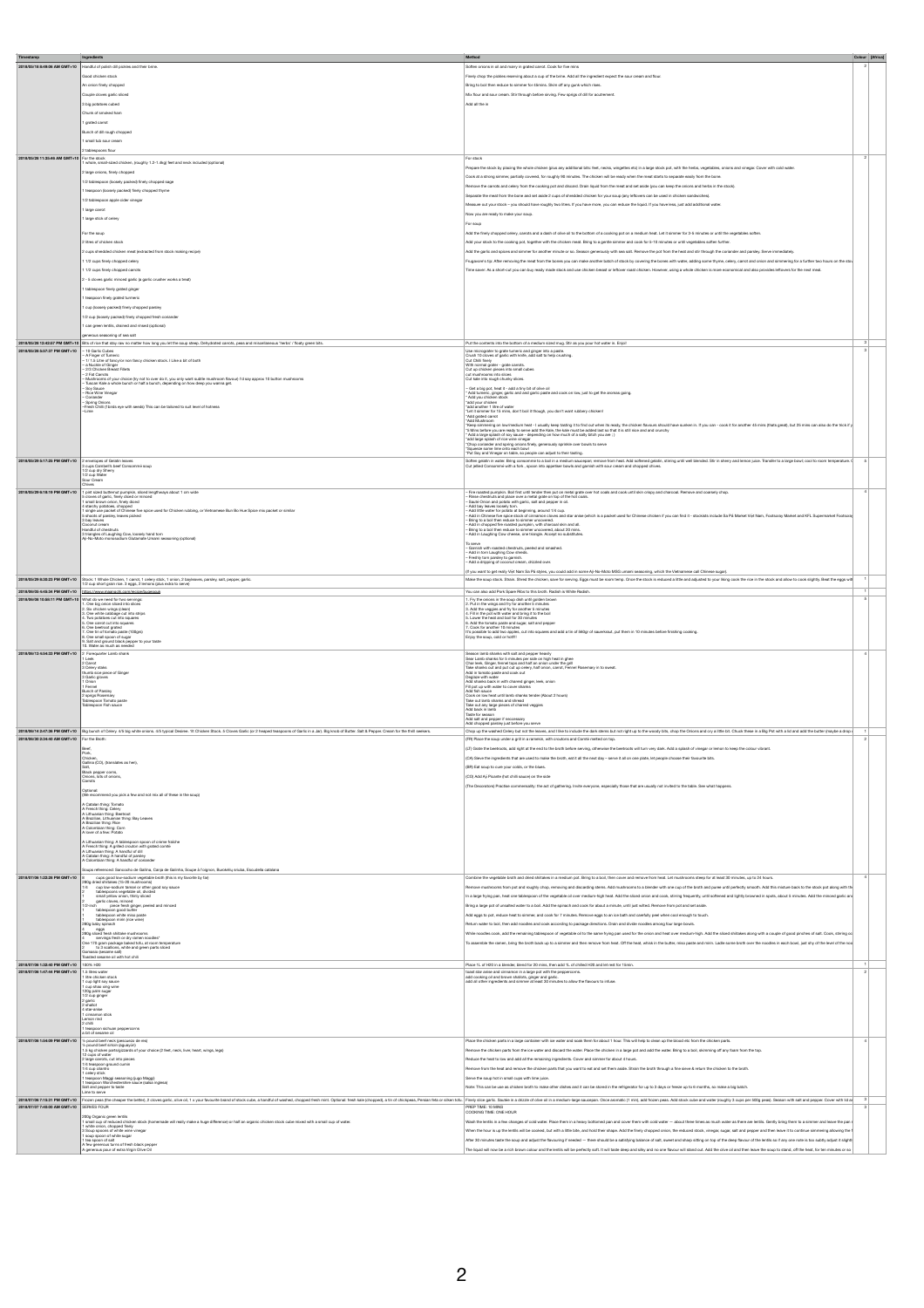| Timestamp<br>2018/05/18 8:49:06 AM GMT+10                    | [Antarctica] [Asia] [Europe] [North America] [Oceania] [South America] |               | Select |        |
|--------------------------------------------------------------|------------------------------------------------------------------------|---------------|--------|--------|
|                                                              |                                                                        |               |        |        |
|                                                              |                                                                        |               |        |        |
|                                                              |                                                                        |               |        |        |
|                                                              |                                                                        |               |        |        |
|                                                              |                                                                        |               |        |        |
|                                                              |                                                                        |               |        |        |
|                                                              |                                                                        |               |        |        |
|                                                              |                                                                        |               |        |        |
|                                                              |                                                                        |               |        |        |
|                                                              |                                                                        |               |        |        |
|                                                              |                                                                        |               |        |        |
|                                                              |                                                                        |               |        |        |
| 2018/05/28 11:35:46 AM GMT+10                                |                                                                        |               | Select |        |
|                                                              |                                                                        |               |        |        |
|                                                              |                                                                        |               |        |        |
|                                                              |                                                                        |               |        |        |
|                                                              |                                                                        |               |        |        |
|                                                              |                                                                        |               |        |        |
|                                                              |                                                                        |               |        |        |
|                                                              |                                                                        |               |        |        |
|                                                              |                                                                        |               |        |        |
|                                                              |                                                                        |               |        |        |
|                                                              |                                                                        |               |        |        |
|                                                              |                                                                        |               |        |        |
|                                                              |                                                                        |               |        |        |
|                                                              |                                                                        |               |        |        |
|                                                              |                                                                        |               |        |        |
|                                                              |                                                                        |               |        |        |
|                                                              |                                                                        |               |        |        |
|                                                              |                                                                        |               |        |        |
|                                                              |                                                                        |               |        |        |
|                                                              |                                                                        |               |        |        |
|                                                              |                                                                        |               |        |        |
|                                                              |                                                                        |               |        |        |
|                                                              |                                                                        |               |        |        |
|                                                              |                                                                        |               |        |        |
| 2018/05/28 12:42:57 PM GMT+10                                |                                                                        | Select        |        |        |
| 2018/05/28 5:57:37 PM GMT+10                                 |                                                                        | Select        |        |        |
|                                                              |                                                                        |               |        |        |
|                                                              |                                                                        |               |        |        |
|                                                              |                                                                        |               |        |        |
|                                                              |                                                                        |               |        |        |
|                                                              |                                                                        |               |        |        |
|                                                              |                                                                        |               |        |        |
|                                                              |                                                                        |               |        |        |
|                                                              |                                                                        |               |        |        |
|                                                              |                                                                        |               |        |        |
|                                                              |                                                                        |               |        |        |
|                                                              |                                                                        |               |        |        |
|                                                              |                                                                        |               |        |        |
|                                                              |                                                                        |               |        |        |
| 2018/05/29 5:17:25 PM GMT+10                                 |                                                                        |               | Select |        |
|                                                              |                                                                        |               |        |        |
|                                                              |                                                                        |               |        |        |
|                                                              |                                                                        |               |        |        |
| 2018/05/29 6:18:19 PM GMT+10                                 |                                                                        | Select        |        |        |
|                                                              |                                                                        |               |        |        |
|                                                              |                                                                        |               |        |        |
|                                                              |                                                                        |               |        |        |
|                                                              |                                                                        |               |        |        |
|                                                              |                                                                        |               |        |        |
|                                                              |                                                                        |               |        |        |
|                                                              |                                                                        |               |        |        |
|                                                              |                                                                        |               |        |        |
|                                                              |                                                                        |               |        |        |
|                                                              |                                                                        |               |        |        |
|                                                              |                                                                        |               |        |        |
| 2018/05/29 8:30:23 PM GMT+10                                 |                                                                        |               | Select |        |
| 2018/06/05 4:45:34 PM GMT+10                                 |                                                                        | Select        |        |        |
| 2018/06/08 10:58:11 PM GMT+10                                |                                                                        |               | Select |        |
|                                                              |                                                                        |               |        |        |
|                                                              |                                                                        |               |        |        |
|                                                              |                                                                        |               |        |        |
|                                                              |                                                                        |               |        |        |
|                                                              |                                                                        |               |        |        |
|                                                              |                                                                        |               |        |        |
| 2018/06/13 4:54:33 PM GMT+10                                 |                                                                        | Select        |        | Select |
|                                                              |                                                                        |               |        |        |
|                                                              |                                                                        |               |        |        |
|                                                              |                                                                        |               |        |        |
|                                                              |                                                                        |               |        |        |
|                                                              |                                                                        |               |        |        |
|                                                              |                                                                        |               |        |        |
|                                                              |                                                                        |               |        |        |
|                                                              |                                                                        |               |        |        |
|                                                              |                                                                        |               |        |        |
|                                                              |                                                                        |               |        |        |
|                                                              |                                                                        |               |        |        |
| 2018/06/14 2:47:36 PM GMT+10                                 |                                                                        |               | Select |        |
| 2018/06/30 2:34:40 AM GMT+10                                 |                                                                        | Select Select |        |        |
|                                                              |                                                                        |               |        |        |
|                                                              |                                                                        |               |        |        |
|                                                              |                                                                        |               |        |        |
|                                                              |                                                                        |               |        |        |
|                                                              |                                                                        |               |        |        |
|                                                              |                                                                        |               |        |        |
|                                                              |                                                                        |               |        |        |
|                                                              |                                                                        |               |        |        |
|                                                              |                                                                        |               |        |        |
|                                                              |                                                                        |               |        |        |
|                                                              |                                                                        |               |        |        |
|                                                              |                                                                        |               |        |        |
|                                                              |                                                                        |               |        |        |
|                                                              |                                                                        |               |        |        |
|                                                              |                                                                        |               |        |        |
|                                                              |                                                                        |               |        |        |
| 2018/07/06 1:22:28 PM GMT+10                                 |                                                                        | Select        |        |        |
|                                                              |                                                                        |               |        |        |
|                                                              |                                                                        |               |        |        |
|                                                              |                                                                        |               |        |        |
|                                                              |                                                                        |               |        |        |
|                                                              |                                                                        |               |        |        |
|                                                              |                                                                        |               |        |        |
|                                                              |                                                                        |               |        |        |
|                                                              |                                                                        |               |        |        |
|                                                              |                                                                        |               |        |        |
|                                                              |                                                                        |               |        |        |
| 2018/07/06 1:32:40 PM GMT+10                                 |                                                                        |               |        |        |
| 2018/07/06 1:47:44 PM GMT+10                                 |                                                                        | Select        |        |        |
|                                                              |                                                                        |               |        |        |
|                                                              |                                                                        |               |        |        |
|                                                              |                                                                        |               |        |        |
|                                                              |                                                                        |               |        |        |
|                                                              |                                                                        |               |        |        |
|                                                              |                                                                        |               |        |        |
|                                                              |                                                                        |               |        |        |
|                                                              |                                                                        |               |        |        |
| 2018/07/06 1:54:09 PM GMT+10                                 |                                                                        |               |        |        |
|                                                              |                                                                        |               |        |        |
|                                                              |                                                                        |               |        |        |
|                                                              |                                                                        |               |        |        |
|                                                              |                                                                        |               |        |        |
|                                                              |                                                                        |               |        |        |
|                                                              |                                                                        |               |        |        |
|                                                              |                                                                        |               |        |        |
| 2018/07/06 7:15:31 PM GMT+10<br>2018/07/07 7:40:00 AM GMT+10 |                                                                        | Select Select | Select |        |
|                                                              |                                                                        |               |        |        |
|                                                              |                                                                        |               |        |        |
|                                                              |                                                                        |               |        |        |
|                                                              |                                                                        |               |        |        |
|                                                              |                                                                        |               |        |        |